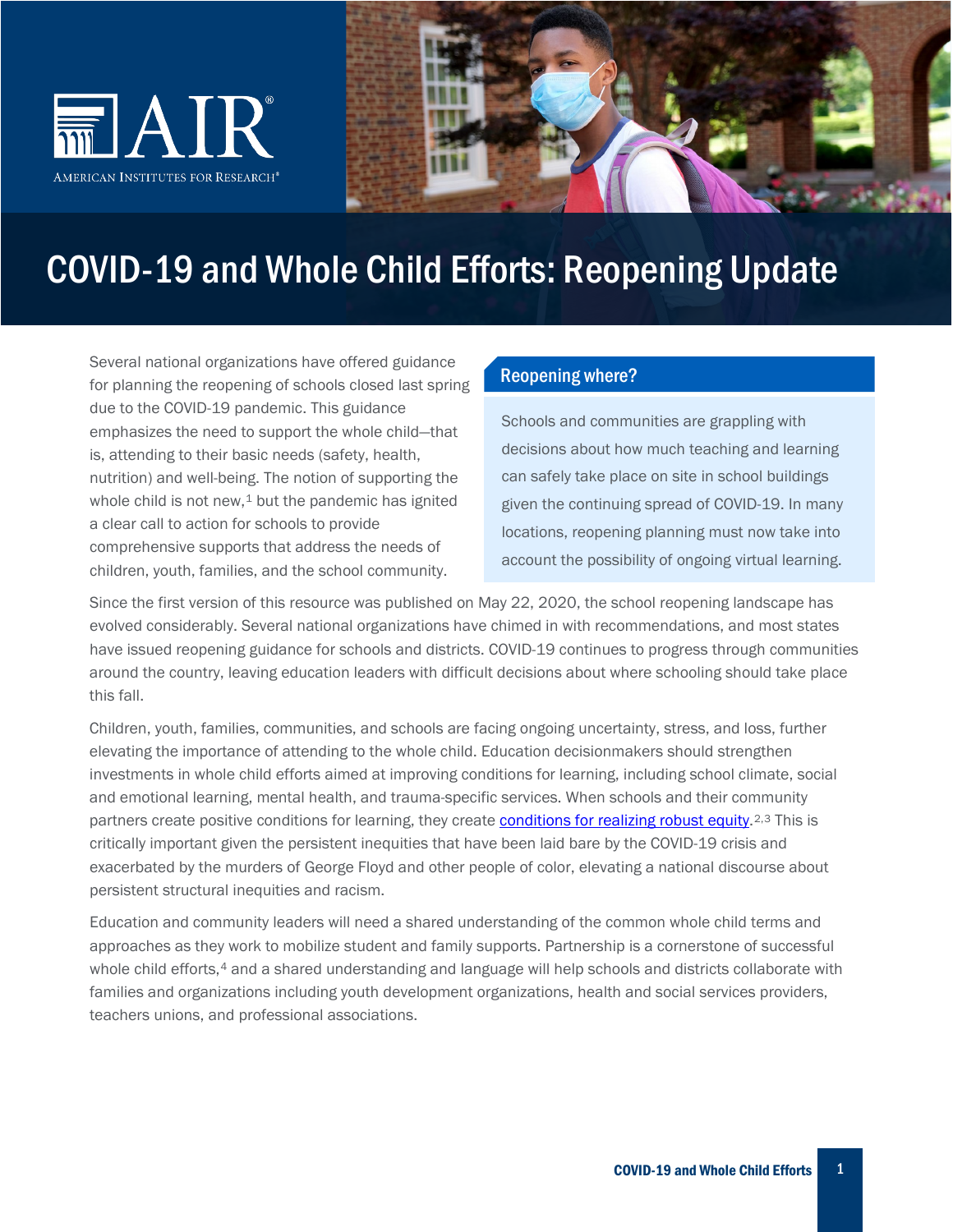This resource provides definitions for selected whole child terms and a crosswalk of these terms to the national reopening guidance. In addition, we have updated this resource to include the following:

- Findings from an analysis of whole child provisions in state school reopening guidance, including trends and state examples
- A list of resources to assist education and community leaders in integrating whole child supports into their reopening strategies

## Whole Child Terminology

Recent scholarship on the science of learning and development tells us that to help all students thrive, "education systems must consider the full range of children's social, emotional, cognitive, and physical needs" (p. 4).[5](#page-12-4) Such a learning environment is said to support the "whole child." Education and community leaders who are working to support students' learning and development during this critical time need a shared understanding of common whole child terms. Table 1 offers definitions for selected whole child terminology. Please note that a comprehensive whole child approach encompasses topics beyond those listed in Table 1.

| <b>Topic Area</b>    | <b>Key Terms</b>                                                                                                                                                                                                                                                                                                                                                                                                                                                                                                                                                      |  |  |  |  |  |
|----------------------|-----------------------------------------------------------------------------------------------------------------------------------------------------------------------------------------------------------------------------------------------------------------------------------------------------------------------------------------------------------------------------------------------------------------------------------------------------------------------------------------------------------------------------------------------------------------------|--|--|--|--|--|
| <b>Equity</b>        | Robust equity: The intentional counter to inequality, institutionalized privilege and prejudice, and systemic<br>deficits and the intentional promotion of thriving across multiple domains for those who experience inequity<br>and injustice. <sup>6</sup>                                                                                                                                                                                                                                                                                                          |  |  |  |  |  |
|                      | Cultural competence: The ability of individuals to learn and develop the interpersonal skills and attitudes<br>that enable them to better understand and appreciate the rich, fluid nature of culture and the differences<br>and similarities within, among, and between cultures and individuals. <sup>7</sup>                                                                                                                                                                                                                                                       |  |  |  |  |  |
|                      | Culturally competent approaches: Approaches that: recognize the cultural grounding of teachers' and<br>service providers' views, behaviors, and methods; acknowledge the power of language and the diverse<br>communication styles of students and their families; address culturally based definitions and family<br>networks and of showing respect; view family and community as critical parts of a students' support system;<br>and demonstrate a willingness and ability to draw on community-based values, traditions, customs, and<br>resources. <sup>7</sup> |  |  |  |  |  |
| <b>Mental Health</b> | Mental health promotion for all: Activities to foster positive social, emotional, and behavioral skills and<br>well-being of all students, regardless of whether they are at risk for mental health problems (Tier 1 within a<br>multi-tiered system of support). <sup>8</sup>                                                                                                                                                                                                                                                                                        |  |  |  |  |  |
|                      | Mental health early intervention: Services that support students who have been identified through a<br>systematic, equitable process as experiencing mild distress, mildly impaired functioning, or at risk for a<br>given problem or concern (Tier 2 within a multi-tiered system of support). <sup>9</sup>                                                                                                                                                                                                                                                          |  |  |  |  |  |
|                      | Mental health treatment: Services that address mental health concerns for students who are already<br>experiencing significant distress and impaired functioning (Tier 3 within a multi-tiered system of support). <sup>10</sup>                                                                                                                                                                                                                                                                                                                                      |  |  |  |  |  |

#### Table 1. Definitions of Selected Whole Child Terminology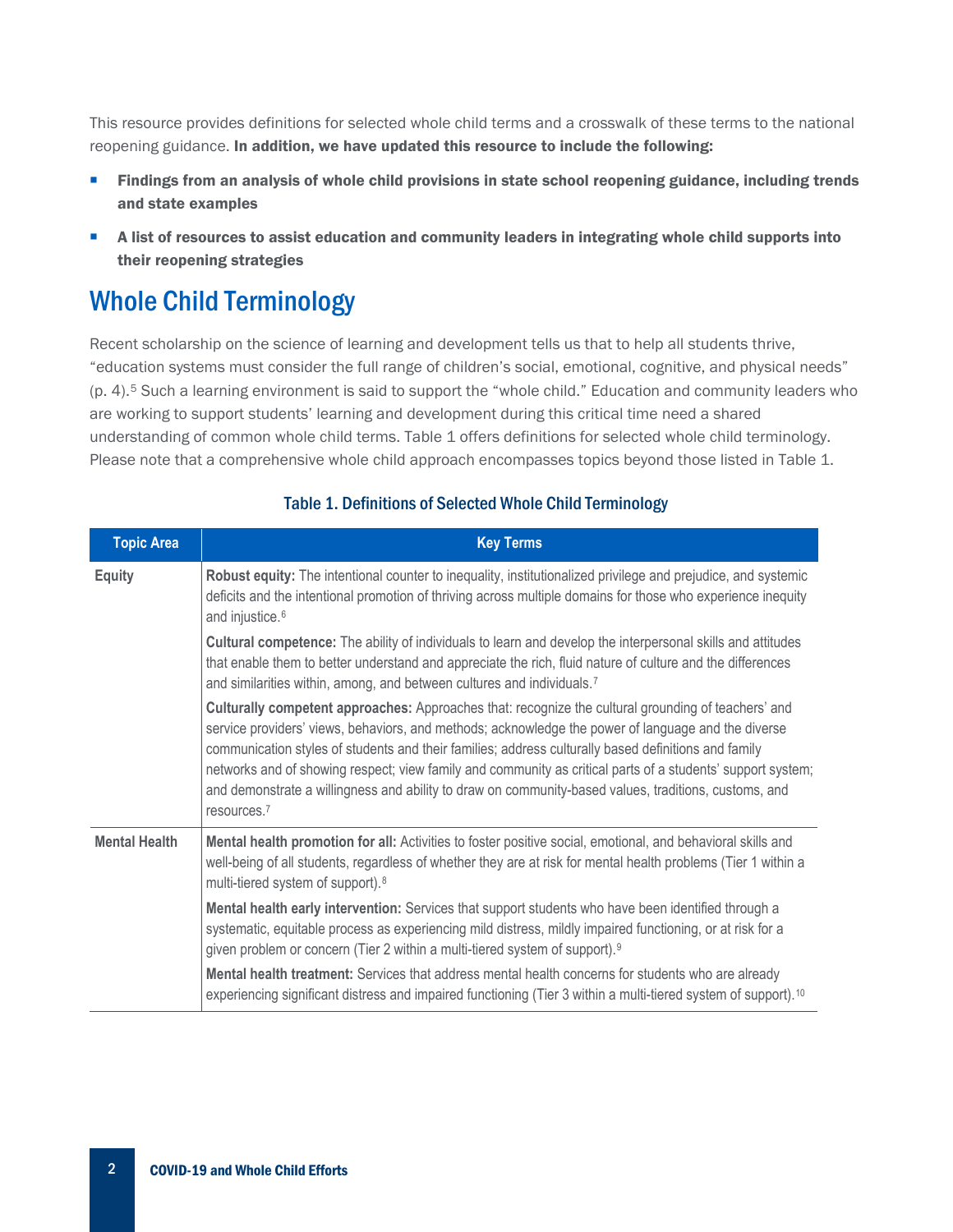| <b>Topic Area</b>                                                            | <b>Key Terms</b>                                                                                                                                                                                                                                                                                                                                                                                                                                                                                                                                                                                                                                                                                                                                                                                                                                                                                                                                                                                                   |  |  |  |  |  |
|------------------------------------------------------------------------------|--------------------------------------------------------------------------------------------------------------------------------------------------------------------------------------------------------------------------------------------------------------------------------------------------------------------------------------------------------------------------------------------------------------------------------------------------------------------------------------------------------------------------------------------------------------------------------------------------------------------------------------------------------------------------------------------------------------------------------------------------------------------------------------------------------------------------------------------------------------------------------------------------------------------------------------------------------------------------------------------------------------------|--|--|--|--|--|
| <b>School Climate</b><br>and Conditions<br>for Learning                      | School climate: The reflection of how members of the school community experience the school, including<br>interpersonal relationships, teacher and other staff practices, and organization of the learning environment;<br>includes factors that form the conditions for learning (physical and emotional safety, connection and<br>support, and engagement); a positive school climate reflects attention to fostering physical, emotional, and<br>identity safety, providing support that enables students and staff to realize high behavioral and academic<br>standards as well as encouraging and maintaining respectful, trusting, and caring relationships throughout<br>the school community. <sup>11</sup><br>Conditions for learning: The set of essential conditions that allow students to learn and succeed in<br>school; schools that maintain essential conditions for learning create an environment that is experienced as<br>safe, supportive, inclusive, challenging, and caring. <sup>12</sup> |  |  |  |  |  |
| Social and<br><b>Emotional</b><br><b>Supports and</b><br><b>Competencies</b> | Social and emotional learning (SEL): The process through which children and adults develop the social<br>and emotional competencies (mindsets, attitudes, skills, and knowledge) to thrive in school, college, career,<br>and their personal lives. A systemic approach to SEL intentionally cultivates a caring, participatory, and<br>equitable learning environment and evidence-based practices that actively involve all students in their<br>social, emotional, and academic growth. This approach infuses SEL into every part of students' daily<br>lives—across all of their classrooms, during all times of the school day, and when they are in their homes<br>and communities. <sup>13</sup>                                                                                                                                                                                                                                                                                                            |  |  |  |  |  |
|                                                                              | Social and emotional competencies: The ability to understand and manage emotions, set and achieve<br>positive goals, feel and show empathy for others, establish and maintain positive relationships, and make<br>responsible decisions that children and adults develop by engaging in the SEL process. <sup>14</sup>                                                                                                                                                                                                                                                                                                                                                                                                                                                                                                                                                                                                                                                                                             |  |  |  |  |  |
|                                                                              | We note that many frameworks identify, define, or otherwise articulate a set of social and emotional<br>competencies. <sup>15</sup>                                                                                                                                                                                                                                                                                                                                                                                                                                                                                                                                                                                                                                                                                                                                                                                                                                                                                |  |  |  |  |  |
| <b>Trauma</b>                                                                | Trauma: An event, a series of events, or a set of circumstances experienced by an individual as physically<br>or emotionally harmful or life threatening, which overwhelms a person's ability to cope and has adverse<br>effects on the individual's functioning and mental, physical, social, emotional, or spiritual well-being. <sup>16</sup>                                                                                                                                                                                                                                                                                                                                                                                                                                                                                                                                                                                                                                                                   |  |  |  |  |  |
|                                                                              | Trauma-specific services: Evidence-based and promising prevention, intervention, or treatment services<br>that address symptoms of traumatic stress and related challenges that developed during or after trauma. <sup>17</sup>                                                                                                                                                                                                                                                                                                                                                                                                                                                                                                                                                                                                                                                                                                                                                                                    |  |  |  |  |  |
|                                                                              | Trauma-sensitive schools: Schools in which all aspects of the educational environment—from workforce<br>training to engagement with students and families to procedures and policies-are grounded in an<br>understanding of trauma and its impact and are designed to promote resilience for all. <sup>18</sup>                                                                                                                                                                                                                                                                                                                                                                                                                                                                                                                                                                                                                                                                                                    |  |  |  |  |  |

## Inclusion of Whole Child in School Reopening Guidance From National **Organizations**

Several national organizations have offered guidance for the reopening of schools closed last spring due to COVID-19. AIR reviewed the reopening guidance, noting whether they reference the whole child topics areas and/or key terms included in Table 1.

Table 2 provides a crosswalk of the whole child terminology to the reopening guidance. Please note that the purpose of the crosswalk is to illustrate the use of whole child terms, not to assess the quality of the guidance. This crosswalk features guidance documents for school reopening that are broad in nature and not focused on a specific reform area. Several organizations have released reopening resources that focus on whole child reforms (see Whole Child–Focused Reopening Resources).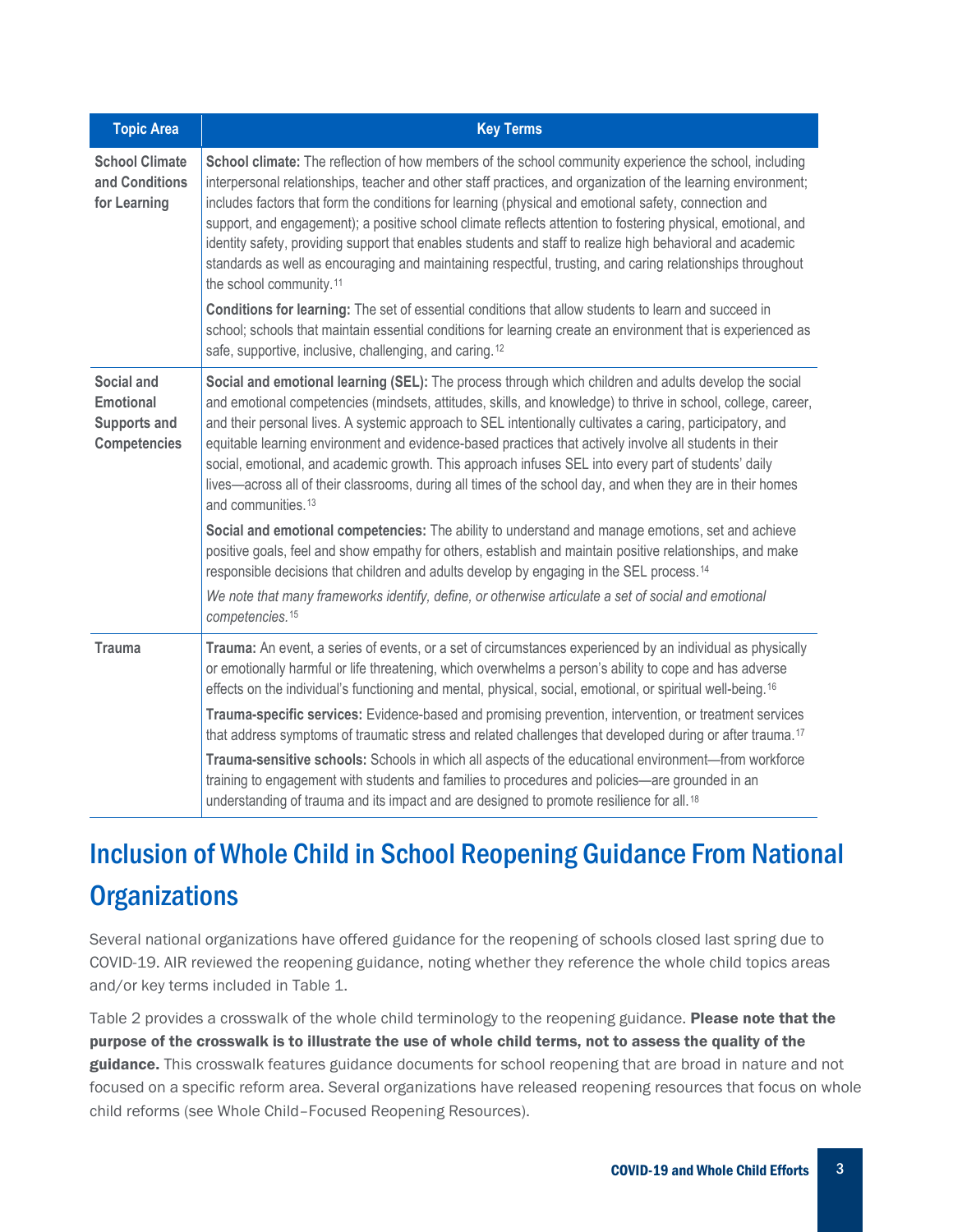| <b>Organization</b>                                                 | <b>Guidance</b>                                                                                                                                       | <b>Equity</b> | <b>Mental</b><br><b>Health</b> | <b>School Climate and</b><br><b>Conditions for</b><br><b>Learning</b> | <b>Social and Emotional</b><br><b>Supports and</b><br><b>Competencies</b> | <b>Trauma</b> |
|---------------------------------------------------------------------|-------------------------------------------------------------------------------------------------------------------------------------------------------|---------------|--------------------------------|-----------------------------------------------------------------------|---------------------------------------------------------------------------|---------------|
| AASA, The School<br><b>Superintendents</b><br><b>Association</b>    | <b>AASA COVID-19 Recovery Task</b><br><b>Force Guidelines for Reopening</b><br><b>Schools: An Opportunity to</b><br><b>Transform Public Education</b> |               |                                |                                                                       |                                                                           |               |
| <b>American Academy</b><br>of Pediatrics                            | <b>COVID-19 Planning</b><br><b>Considerations: Guidance for</b><br><b>School Re-entry</b>                                                             |               |                                |                                                                       |                                                                           |               |
| <b>American Enterprise</b><br><b>Institute</b>                      | A Blueprint for Back to School                                                                                                                        |               | $\checkmark$                   |                                                                       | $\checkmark$                                                              |               |
| <b>American Federation</b><br>of Teachers                           | A Plan to Safely Reopen America's<br><b>Schools and Communities</b>                                                                                   | $\checkmark$  | ✓                              |                                                                       |                                                                           |               |
| The Aspen Institute                                                 | <b>Recovery and Renewal: Principles</b><br>for Advancing Public Education<br><b>Post-Crisis</b>                                                       | ✓             | ✓                              | ✓                                                                     |                                                                           |               |
| <b>Chiefs for Change</b>                                            | The Return: How Should Education<br><b>Leaders Prepare for Reentry and</b><br>Beyond?                                                                 | $\checkmark$  |                                |                                                                       |                                                                           |               |
| <b>Council of Chief</b><br><b>State School Officers</b>             | <b>Restart &amp; Recovery: Consideration</b><br>for Teaching & Learning Overview                                                                      | $\checkmark$  | $\checkmark$                   |                                                                       |                                                                           |               |
| <b>Council of Chief</b><br><b>State School Officers</b>             | <b>COVID-19 Response: Phase 2</b><br><b>Restart &amp; Recovery</b>                                                                                    | $\checkmark$  | $\checkmark$                   | ✓                                                                     |                                                                           |               |
| <b>Education Resource</b><br><b>Strategies</b>                      | <b>Decision Points for COVID</b><br><b>Comeback Models</b>                                                                                            |               |                                |                                                                       | $\checkmark$                                                              |               |
| <b>ExcelinEd</b>                                                    | <b>Reopening Schools After COVID-</b><br><b>19 Closures</b>                                                                                           |               | $\checkmark$                   |                                                                       | ✓                                                                         | ✓             |
| <b>FourPoint Education</b><br><b>Partners</b>                       | Planning for Re-entry & Recovery:<br>A Guide for Promoting Equity,<br>Improvement, and Innovation                                                     | $\checkmark$  | $\checkmark$                   |                                                                       |                                                                           |               |
| <b>Johns Hopkins</b><br><b>Center for Health</b><br><b>Security</b> | <b>Filling in the Blanks: National</b><br><b>Research Needs to Guide</b><br><b>Decisions about Reopening</b><br><b>Schools in the United States</b>   | $\checkmark$  | $\checkmark$                   |                                                                       |                                                                           |               |
| <b>National Education</b><br><b>Association</b>                     | All Hands on Deck: Initial Guidance<br><b>Regarding Reopening School</b><br><b>Buildings</b>                                                          | $\checkmark$  |                                |                                                                       |                                                                           |               |
| <b>Opportunity Labs</b>                                             | <b>Return to School Roadmap</b>                                                                                                                       | $\checkmark$  | $\checkmark$                   |                                                                       | $\checkmark$                                                              |               |
| <b>Southern Regional</b><br><b>Education Board</b>                  | K-12 Recovery Playbook in<br><b>Progress</b>                                                                                                          | ✓             | $\checkmark$                   |                                                                       |                                                                           |               |
| <b>United Nations</b><br><b>Children's Fund</b>                     | <b>Framework for Reopening Schools</b>                                                                                                                | $\checkmark$  | $\checkmark$                   |                                                                       | $\checkmark$                                                              |               |

#### Table 2. Crosswalk of Whole Child Terminology to National School Reopening Guidance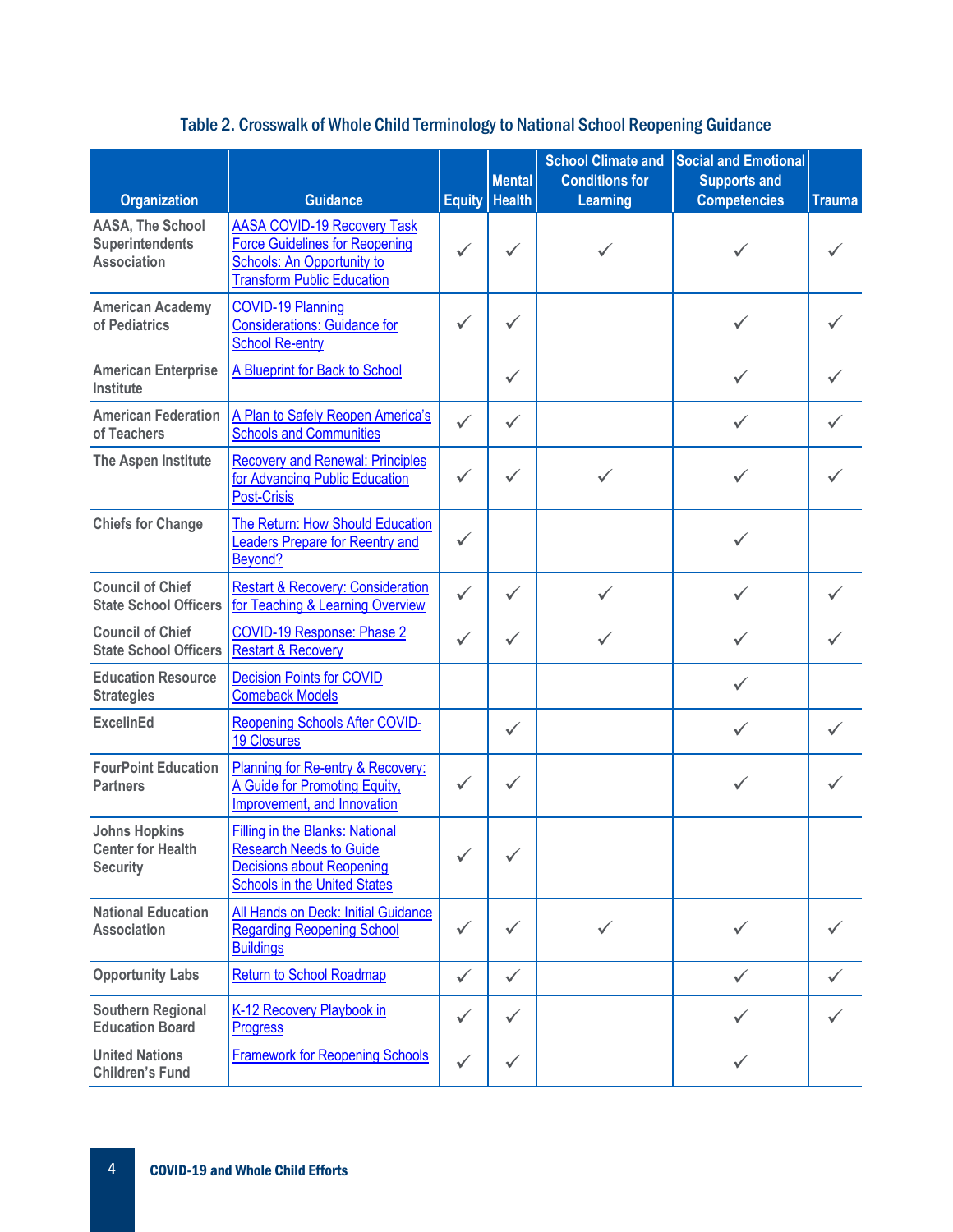## Analysis of Whole Child Provisions in State School Reopening Guidance

States have released guidance to support districts and schools as they plan for reopening. AIR reviewed the available state reopening guidance for all 50 states and Washington, DC to identify trends and exemplars in whole child–related provisions. AIR's analysis focused on each state's main school reopening guidance and any ancillary resources that were linked to or referenced to in the primary reopening documents. States are frequently revising school reopening guidance. We conducted our scan in July 2020. As we were preparing for publication, there were a few instances where we identified more up-to-date versions; in those cases, we cite the more recent version.

#### Overall Trends

Consistent with school reopening guidance from national organizations, nearly all state guidance included some discussion of whole child topics. In most cases, discussions of whole child topics were brief; states often included lists of considerations or questions and references to outside resources. A few states included detailed guidance about one or more whole child topics. In reviewing the ways that guidance addressed whole child topics, several cross-cutting trends emerged.

- Doubling down on existing whole child initiatives. States with significant investments in whole child initiatives tended to lean into those efforts. Several states included links to state-specific guidance (e.g., standards) and resources (e.g., toolkits or training materials). Existing state whole child efforts include initiatives related to SEL, mental health, trauma-informed practices, and school climate; initiatives can be standalone or integrated approaches.
- Considering the well-being of the school community. Several states included guidance for addressing the well-being of the school community, including administrators, teachers, and other school or community provider staff. For example, a few states discussed the need to support teacher mental health through providing counseling supports.
- Integrating whole child considerations into multi-tiered systems of support. Several states recommended that districts and coordinate whole child efforts through integrated multi-tiered systems of support (MTSS), reflecting an emerging trend to develop MTSS that integrate academic, behavioral, social and emotional, and mental health supports.
- Leveraging partnerships. The theme of partnerships with outside organizations emerged across whole child topics. Examples include partnerships with community-based providers to offer high-quality experiences that support social, emotional, and academic learning and development such as enrichment programming, mental health counseling, family services, for example. Community-based programs (like afterschool and [summer programs,](http://www.afterschoolalliance.org/documents/Blueprint-for-How-Afterschool-Programs-Community-Partners-Can-Help.pdf) workforce initiatives, and community centers) play an essential role in our country's [efforts to reopen and rebuild](https://www.air.org/resource/recognizing-role-afterschool-and-summer-programs-and-systems-reopening-and-rebuilding) in partnership with youth, families, and the community because they (a) provide safe, developmentally rich settings for learning and development; (b) are seen as trusted partners by families and communities; and (c) connect to other supports and services that schools and families need.<sup>[19](#page-13-1)</sup>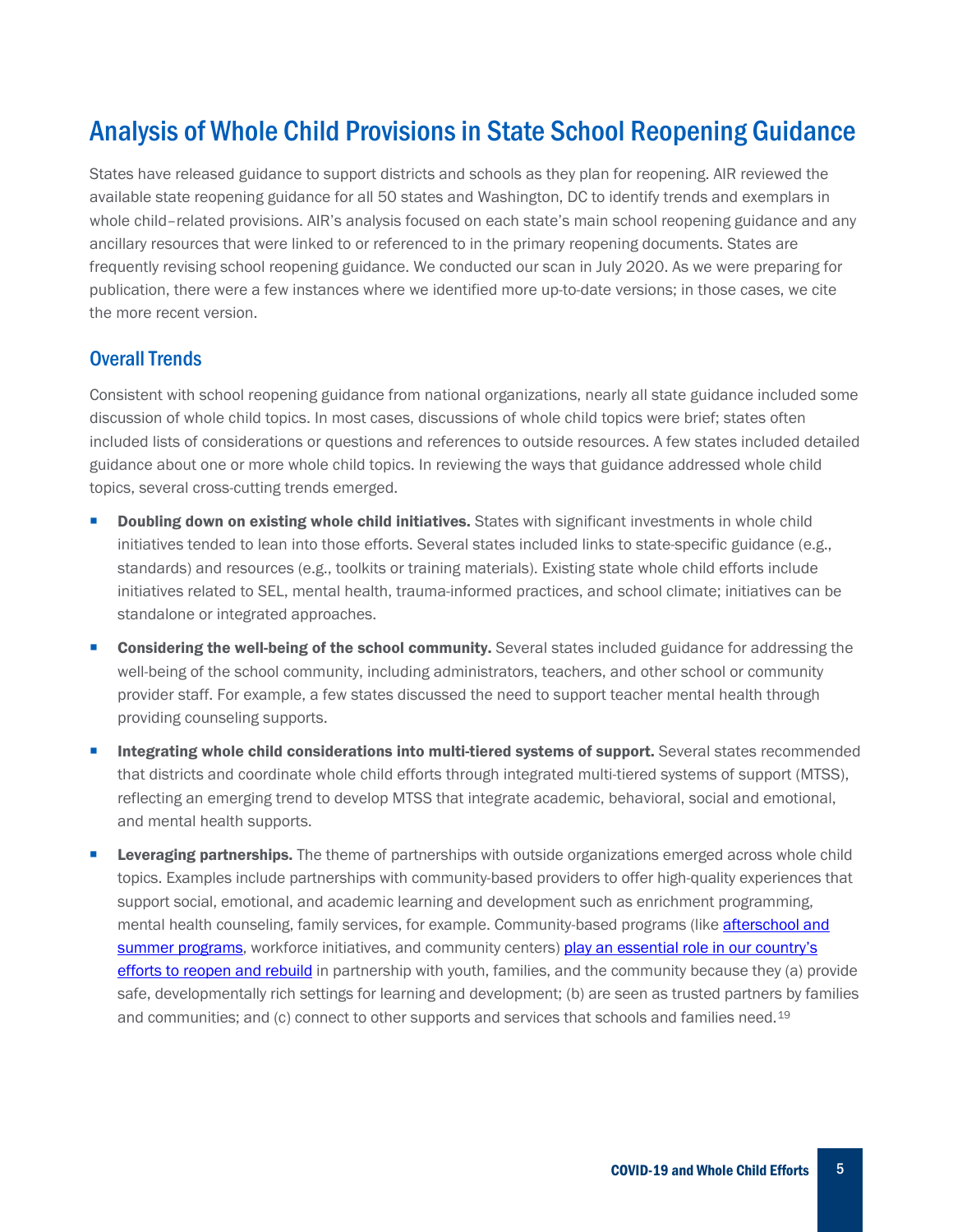#### **Equity**

The majority of states mentioned equity or equity-related terms in their guidance. A few states included detailed recommendations. References to equity were often integrated throughout plans (as opposed to having a dedicated section). Several states included recommendations for ensuring that students have equal access to technology and Internet connectivity to support distance learning. Other provisions included emphasizing the needs of vulnerable populations (e.g., students with disabilities, students experiencing homelessness, English Learners) and recommending culturally responsive practices and culturally sensitive communications with families.

- **Minnesota's** guidance<sup>[20](#page-13-2)</sup> elevates the systemic impact of racism and emerging evidence of the disproportionate impact of distance learning and identifies the role of professional learning communities (PLCs) in targeting racial equity. The reopening guidance provides questions from *Culturally Responsive School Leadership* by Muhammad Khalifa that can be used by school staff to help center equity in PLC conversations.
- New Jersey<sup>[21](#page-13-3)</sup> recommends that districts form Restart Committees (responsible for coordinating district reopening plans) that "reflect the diversity of the school community, including those representing students with disabilities, whose families speak languages other than English at home, and who reflect diverse racial, ethic, and socioeconomic demographics. The Restart Committee may consider developing subcommittees to focus on age or grade-level specific needs, school specific needs, or to address issues of importance such as medically fragile students or staff" (p. 45).
- **Oregon's** guidance<sup>[22](#page-13-4)</sup> contains a standalone section on equity and provides both requirements and recommendations for each subsection. Drawing upo[n Oregon's Education Equity Lens,](https://www.oregon.gov/ode/StudentSuccess/Documents/Appendix%20B%20-%20ODE%20Equity%20Lens.pdf) the reopening guidance makes two requirements and 20 recommendations to address equity issues. Recommendations emphasize focusing on strengths, cultivating meaningful relationships, and culturally responsive and sustaining instruction.

#### Mental Health

The majority of states addressed mental health supports in their reopening guidance. Several states recommended that districts or schools establish crisis response teams to identify and support students who need mental health supports. Other common recommendations included screening for student mental health needs at reopening and addressing the mental health needs of educators. A smaller number of states provided guidance on mental health supports in a virtual context (e.g., using telehealth).

- Georgia's guidance<sup>[23](#page-13-5)</sup> links to a separate resource on **Mental Health and Wellness**, which includes considerations, links to resources, and a list of potential partners.
- Maryland's reopening guidance<sup>[24](#page-13-6)</sup> breaks down supports for mental health by role. Examples include providing information to teachers about signs of depression, collaborating with support staff to provide lessons for students regarding managing change and anxiety, visiting classrooms to observe adult behaviors to look for signs of stress or anxiety, and analyzing student work to assess mental health needs.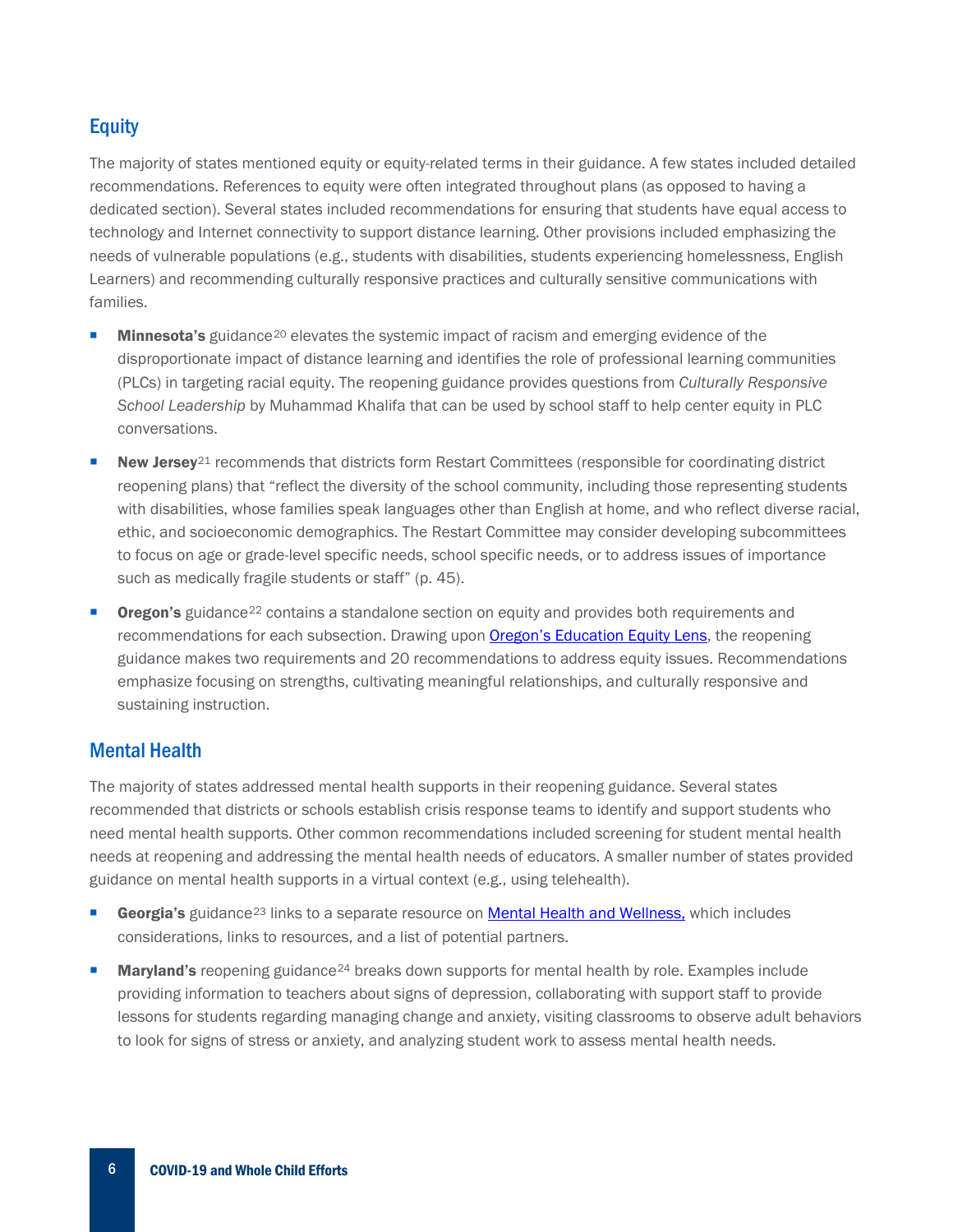- Michigan<sup>[25](#page-13-7)</sup> outlines mental health considerations for each phase of reopening (when schools are closed, preparing to reopen, etc.). Guidance for phase 4 (preparing to reopen) includes implementing mental health screenings, communicating with staff regarding identification and rapid referral, establishing a comprehensive crisis management plan, leveraging Michigan Department of Education resources for student and staff mental health and wellness support, and designating a mental health liaison.
- Tennessee's guidance<sup>[26](#page-13-8)</sup> links to separate reopening toolkits, including one on [Wellbeing and Mental Health.](https://www.tn.gov/content/dam/tn/education/health-&-safety/Wellbeing%20and%20Mental%20Health.pdf) The toolkit includes separate checklists for district leaders, school leaders, and school counselors.

#### School Climate and Conditions for Learning

School climate and the overall learning environment was not mentioned explicitly as frequently as other whole child topics, with slightly less than half of states referencing this topic within their plans. Of the states that did reference school climate and other conditions for learning, the plan content varied greatly. A small group of states highlighted the need for "safe and supportive" environments that are welcoming and where young people and adults feel cared for whereas other states connected school climate to other initiatives (e.g., SEL programming, trauma-informed practices, and restorative practices).

- The Kansas guidance<sup>[27](#page-13-9)</sup> emphasizes data use to support school climate and social and emotional and character development. Educators are encouraged to use the Kansas Communities That Care survey (student perception data about school climate) and the Kansas Family Engagement Survey (caregiver perception data about school climate).
- New Jersey's guidance states, "To optimize the learning process, students and staff need to feel cared for, reengaged, and acclimated to the school community, so schools can deliver instruction most effectively. In order to improve school culture and climate, districts should: prioritize health and emotional well-being of staff and students above all else, assess the school climate to identify vulnerabilities, and plan to provide and sustain instruction on social norms, relationship building, and behavioral expectations beginning at start of school year" (p. 35).20
- **Virginia**<sup>[28](#page-13-10)</sup> defined a positive school climate as one in which "students feel safe, connected, and engaged in learning" (p. 52). The guidance states that "schools need to consider what practices are currently in place (e.g. Virginia Tiered Systems of Supports, Social Emotional Learning, Trauma Informed Practices) and could be expanded on in order to strengthen their school climate. By expanding these practices, students are more likely to respond favorably to universal supports and there may be fewer students that require Tier 2 and Tier 3 mental health supports" (p. 52). In addition, the Virginia guidance highlights the U.S. Department of Education's guiding principles in an approach to improving school climate and discipline. These principles include creating positive school climates that focuses on prevention, developing clear appropriate and consistent expectations and consequences to address disruptive student behaviors; and ensuring fairness, equity, and continuous improvement.

#### Social and Emotional Competencies and Support

The majority of states discussed social and emotional competencies and support in their guidance. In addition to referencing social and emotional health, well-being, and learning, several states reference social and emotional learning and health within the context of overall mental health, trauma-informed practice, and multi-tiered systems of support.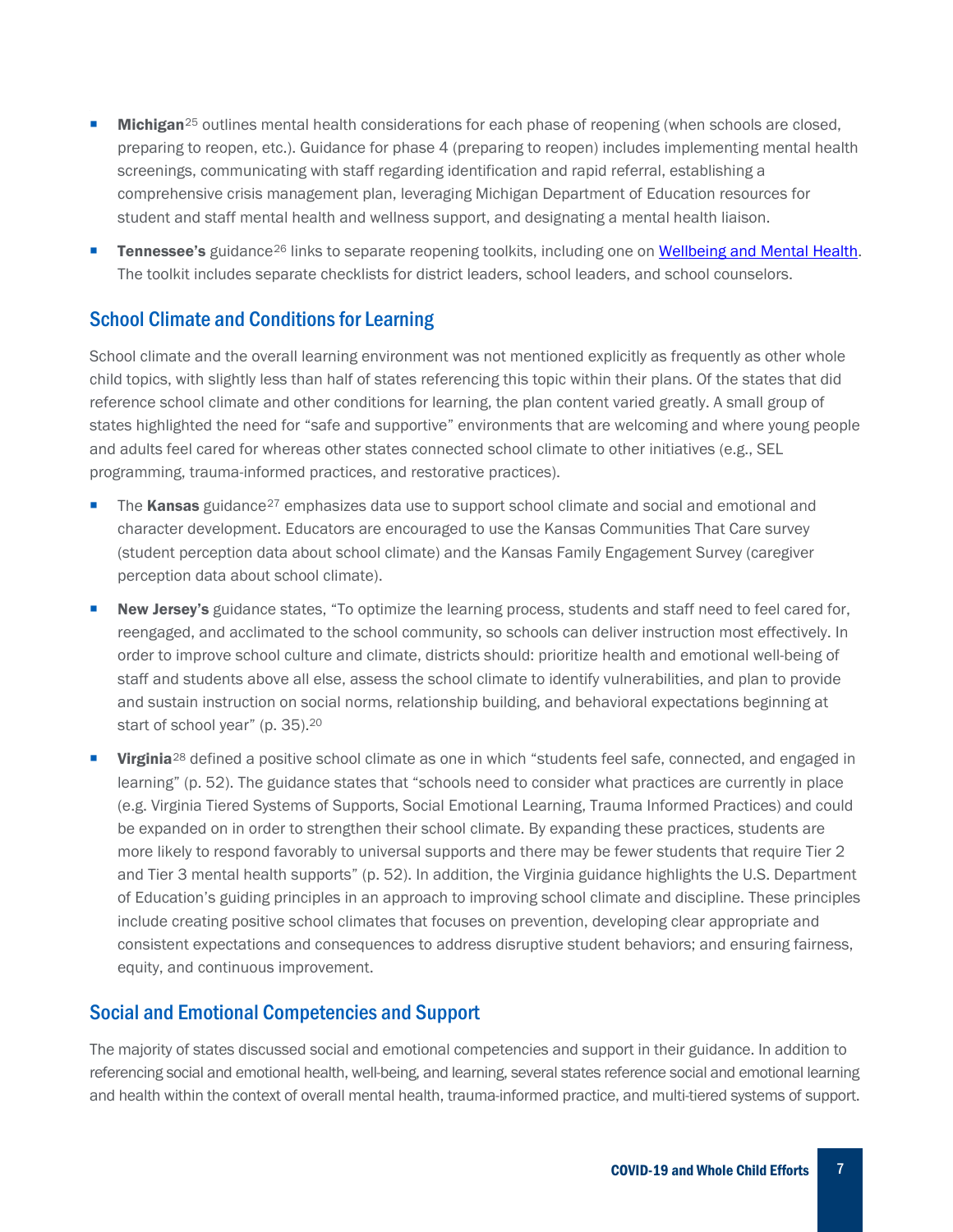- In **California**,<sup>[29](#page-13-11)</sup> the state asserts that "SEL must be woven into the work of every teacher, in every classroom and every after school and summer learning program if [they] truly want to prepare all students for college and careers" (p. 17). The guidance provides 10 questions for considering how the local education agency (LEA) might adapt instruction and highlights two resources, including one specifically for distance learning. Within the plan, the state asks LEAs to (a) consider what instructional and socialemotional supports students and families will need, (b) identify the academic and social-emotional supports or interventions that are provided to students who are struggling with the instructional program model, and (c) develop a plan to meet each student's needs prior to administering an assessment (to address heightened anxiety).
- The Illinois guidance<sup>30</sup> describes specific strategies and SEL practices that support well-being and SEL. The state suggests that the Planning Team "develop an intake form in each student's native language that assesses the social and emotional needs of each individual needs of each student" (p. 14) and that they "[d]istribute to all students and families to help educators know of any changes that have taken place in recent months that may need to be addressed by those who interact with the student daily" (p. 14). In addition, the plan describes how to "create a classroom environment that promotes positive teacher and student relationships that support student social-emotional well-being and self-esteem" (p. 24) and includes suggestions such as building a coping toolbox with calming strategies and reading children's books to help support students that may be feeling anxious or sad.
- In Nebraska,<sup>[31](#page-13-13)</sup> one of several reopening guidance documents asserts "The COVID-19 pandemic is profoundly affecting students and adults alike. We need to attend to their wellbeing and, when needed, provide more intensive support to address trauma and mental health needs" (p. 1). In addition, the plan highlights the role of teacher professional learning, stating that schools and districts should "organize teacher and principal professional learning, time, and resources to support their new needs. Professional learning is essential to support teachers' social-emotional health and sense of efficacy in this ever-changing time. It will prepare them to teach in new ways, in a dynamic environment with students with varied needs and in close partnership with families and caregivers" (p. 2).

#### Trauma

Nearly half of states mentioned trauma (student, family, or staff) within their reopening guidance, often in connection with mental health recommendations. A small group of states recommended that educators be trained in trauma-informed practices.

- Nevada's reopening guidance<sup>[32](#page-13-14)</sup> recommends that districts and schools integrate trauma informed practices (and mental health level of care) into the existing MTSS or Positive Behavioral Interventions and Support (PBIS) frameworks. The guidance also recommends that districts train staff in Psychology First Aid and consider the possibility of using a trauma screening tools for either universal or targeted application.
- Vermont's guidance<sup>[33](#page-13-15)</sup> recommends that schools establish a process, including community, social services and mental health partners, to help identify and provide support to students or staff at potentially higher risk for significant stress or trauma from COVID-19. The guidance also includes information on traumainformed practices and helping students cope with stress and tragedies.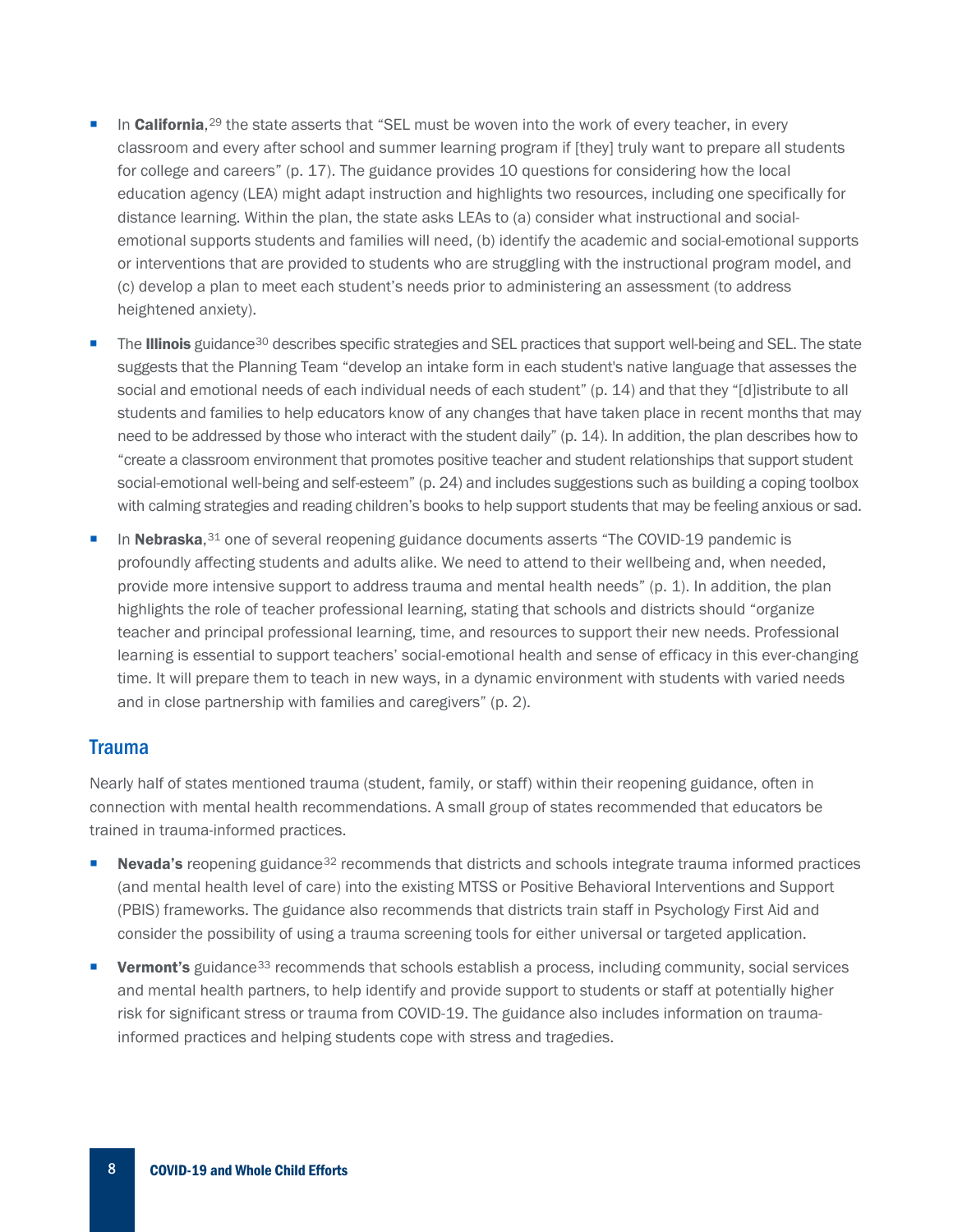Wisconsin<sup>[34](#page-13-16)</sup> recommends that districts build staff awareness and understanding of how to respond to student misbehavior with a trauma-sensitive approach.

## Whole Child–Focused Reopening Resources

Across state and national reopening guidance, resources were an integral part of the supports offered to educators as they consider and plan for the reopening of their schools. What follows is a list of whole child– focused resources to assist education and community leaders in integrating whole child supports into their reopening strategies.

Many resources are available regarding whole child topics; however, the following list includes resources with a specific focus on reopening and responding to the COVID-19 crisis. Although topics often overlapped, AIR categorized resources according to the strongest alignment with the whole child topical areas.

#### **Equity**

[Guidance on Culturally Responsive-Sustaining School Reopenings: Centering Equity to Humanize the Process of](https://static1.squarespace.com/static/5bc5da7c3560c36b7dab1922/t/5ec68ebc23cff3478cd25f12/1590070973440/GUIDANCE+ON+CULTURALLY+RESPONSIVE-+SUSTAINING+RE-OPENING+%281%29.pdf)  [Coming Back Together:](https://static1.squarespace.com/static/5bc5da7c3560c36b7dab1922/t/5ec68ebc23cff3478cd25f12/1590070973440/GUIDANCE+ON+CULTURALLY+RESPONSIVE-+SUSTAINING+RE-OPENING+%281%29.pdf) The guidance document released by NYU Metro Center provides suggestions and topics to consider for humanizing the school reopening process. Under the assumption that COVID-19 has exacerbated existing conditions of inequity within schools, the document explores questions as to how educators might engage in culturally responsive-sustaining school reopenings, pointing to the broader social and emotional aspects of reopening schools that may have been traumatizing spaces for many vulnerable students.

[Recommendations for Prioritizing Equity in the Response to COVID-19:](https://all4ed.org/coronavirus-and-the-classroom-recommendations-for-prioritizing-equity-in-the-response-to-covid-19/) The Alliance for Excellent Education, in collaboration with several other organizations, offers recommendations in six areas to support states and districts in crafting an equity-focused response to COVID-19. The six areas targeted in the recommendations include ensuring equity in fiscal policies; meeting students' basic needs; expanding and improving remote learning; easing the high school-to-college transition; extended learning time; and determining students' academic, social, and emotional needs.

[Supporting Students to be Independent Learners: State and District Actions for the Pandemic Era:](https://www.aspeninstitute.org/publications/state-and-district-actions-for-the-pandemic-era/) To complement the initial recommendations around connectedness in the pandemic era put out by The Aspen Institute, five additional state actions were compiled to provide actionable insights specifically around culturally and linguistic responsive education. All five recommendations embrace one fundamental idea: Culturally and linguistically responsive education helps students become independent learners.

#### Mental Health, Trauma, and Social and Emotional Competencies and Support

[Building Positive Conditions for Learning at Home: Strategies and Resources for Families and Caregivers:](https://www.air.org/resource/building-positive-conditions-learning-home-strategies-and-resources-families-and-caregivers) This resource provided by AIR includes links to five PDFs available in English and Spanish that detail how families and caregivers can provide a safe, supportive, and engaging space for their children learning at home.

[CASEL CARES Weekly Webinars:](https://nam01.safelinks.protection.outlook.com/?url=https%3A%2F%2Fcasel.org%2Fweekly-webinars%2F&data=02%7C01%7Csquinn%40air.org%7C1f7de3ea310a4fc678ab08d83986e57e%7C9ea45dbc7b724abfa77cc770a0a8b962%7C0%7C0%7C637322598823646500&sdata=sGHbD%2FZSC74Cj07qG8iCjgwr629Vw7xwbydAT39Jl0A%3D&reserved=0) This series of free weekly webinars provided by the CASEL CARES initiative addresses how SEL can be most helpful in response to today's circumstances. Webinar topics include Starting an Unprecedented School Year With SEL to Reunite, Renew, and Thrive, and a five-part series on SEL as a Lever for Equity.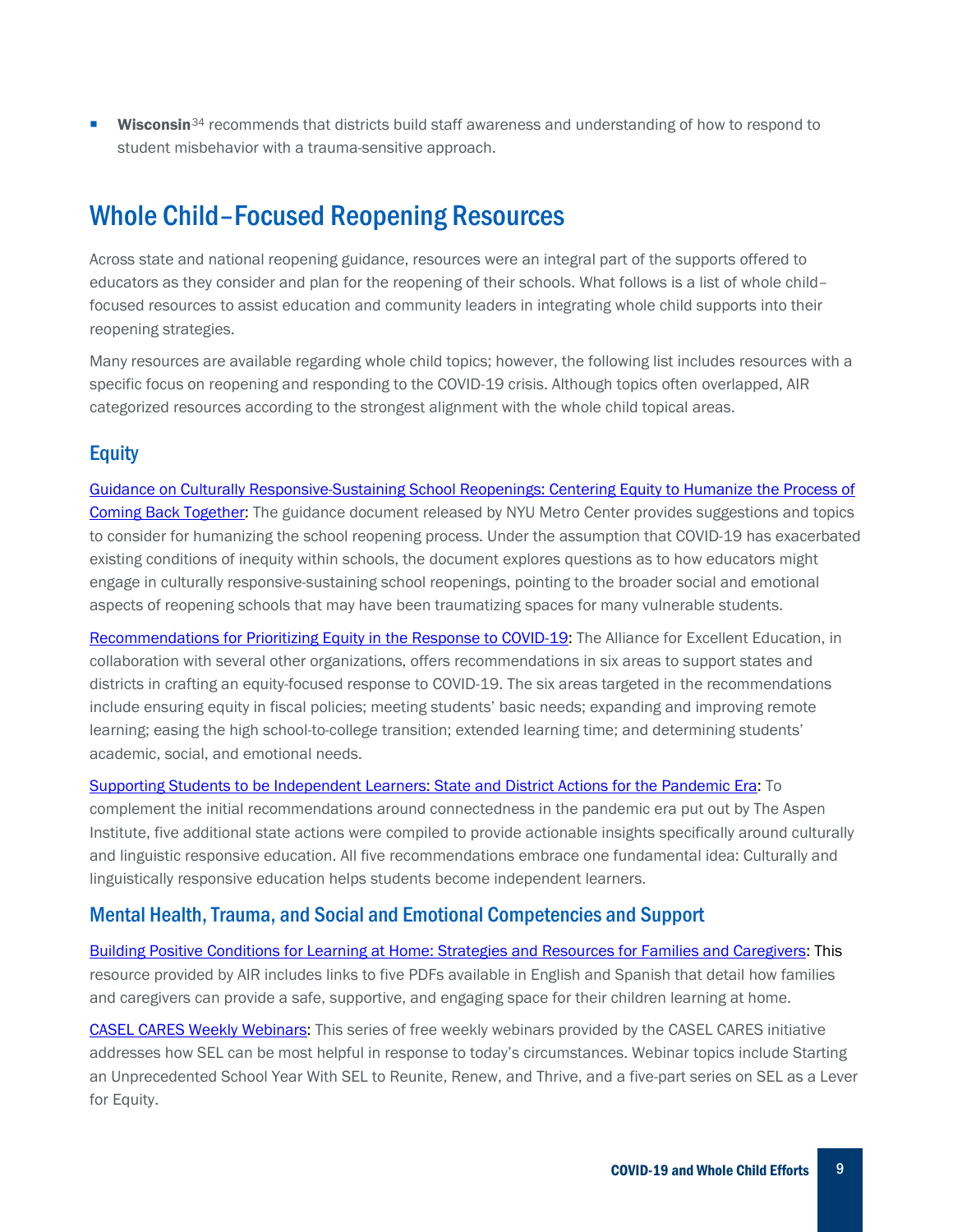[Center on Great Teachers & Leaders Webinar Series: Teaching and Leading in the Time of COVID-19:](https://gtlcenter.org/products-resources/webinar-series-teaching-and-leading-time-covid-19) This threepart webinar series provided by AIR's Center on Great Teachers & Leaders focuses on the needs of educators during this unprecedented time. Each webinar explores how educators and schools can be better prepared to face the challenges of the COVID-19 crisis by using trauma-informed self-care for staff, trauma-informed care for students, and trauma-informed communities for schools.

[Fostering Connectedness in the Pandemic Era: Policy Recommendations to Support Social, Emotional, and](https://www.aspeninstitute.org/publications/policy-recommendations-to-support-social-emotional-and-academic-development-fostering-connectedness-in-the-pandemic-era/)  [Academic Development:](https://www.aspeninstitute.org/publications/policy-recommendations-to-support-social-emotional-and-academic-development-fostering-connectedness-in-the-pandemic-era/) The Aspen Institute Educator & Society Program published a resource to help state education leaders identify potential actions focused on fostering social and emotional development and school connectedness. The document lists 10 state actions that state leaders can take now and through the 2020–21 school year and legislative sessions to develop, maintain, and strengthen the connections and relationships that are necessary for learning.

[Multi-tiered School Mental Health Improvement, Innovation, and Advocacy During COVID-19:](https://www.youtube.com/watch?v=M9ZYzxgYAR8) This webinar hosted by the School-Based Health Alliance and the National Center for School Mental Health discusses emerging best practices in school health, particularly highlighting multi-tiered innovations in school mental health during COVID-19 and how to leverage the innovations to drive policy and practice.

[Recognizing the Role of Afterschool and Summer Programs and Systems in Reopening and Rebuilding:](https://www.air.org/resource/recognizing-role-afterschool-and-summer-programs-and-systems-reopening-and-rebuilding) A resource created by AIR which describes the role that afterschool and summer programs and systems can play and offers strategies for afterschool and summer programs and school leaders to work together in support of youth, families, and the community.

[Resources for Supporting Children's Emotional Well-being during the COVID-19 Pandemic:](https://www.childtrends.org/publications/resources-for-supporting-childrens-emotional-well-being-during-the-covid-19-pandemic) Child trauma experts at Child Trends and the Child Trauma Center at the University of Massachusetts provide guidance, recommendations, and resources.

[Restart & Recovery: Supporting SEL and Mental Health During COVID-19:](https://ccsso.org/sites/default/files/2020-06/Supporting%20SEL%20and%20Mental%20Health%20During%20COVID19_Complete%20%281%29.pdf) This compilation of resources and state examples created by Council of Chief State School Officers aligns state education agencies, district and school leaders, educators, and families in their efforts to support the social-emotional and mental health needs of students.

[Reunite, Renew, and Thrive: Social and Emotional Learning \(SEL\) Roadmap for Reopening School:](https://nam01.safelinks.protection.outlook.com/?url=https%3A%2F%2Fcasel.org%2Fwp-content%2Fuploads%2F2020%2F07%2FSEL-ROADMAP.pdf&data=02%7C01%7Csquinn%40air.org%7C1f7de3ea310a4fc678ab08d83986e57e%7C9ea45dbc7b724abfa77cc770a0a8b962%7C0%7C0%7C637322598823636548&sdata=jUfclZzWOGQJZKrI0P%2BA64iHFqiSpxgM1eB0rPaKx14%3D&reserved=0) This roadmap constructed by CASEL in partnership with 40 additional organizations provides equity-focused SEL strategies centered around four SEL Critical Practices for Reopening that can be used by schools to foster the competencies and learning environments necessary for successful students and adults.

[School Reentry Considerations: Supporting Student Social and Emotional Learning and Mental and Behavioral](https://www.schoolcounselor.org/asca/media/asca/Publications/SchoolReentry.pdf)  [Health Amidst COVID-19:](https://www.schoolcounselor.org/asca/media/asca/Publications/SchoolReentry.pdf) This guidance document resulted from a collaboration between the American School Counselor Association and the National Association of School Psychologists. It outlines several considerations for district and building leaders as well as educators and school-employed mental health professional to support students' social and emotional well-being. Explicit considerations are detailed around the following areas: multidisciplinary decision-making, addressing social and emotional learning and mental health needs, relationships and transitions, potential for trauma, and family engagement.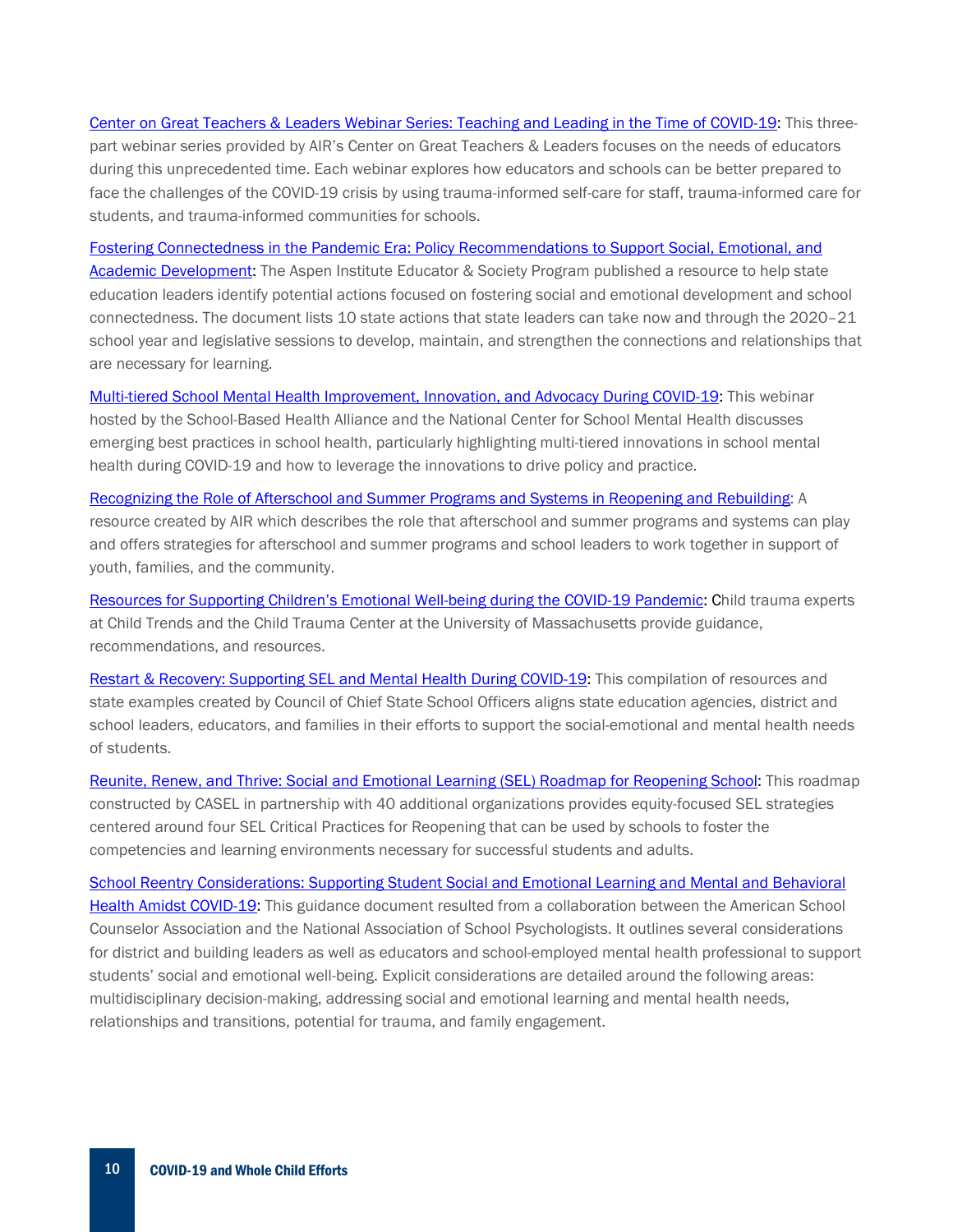[Self-Care Strategies for Educators During the Coronavirus Crisis:](https://selcenter.wested.org/wp-content/uploads/sites/3/2020/05/Self_Care_Strategies_for_Educators_During_the_Coronavirus_Crisis.pdf) WestEd's Center to Improve Social and Emotional Learning and School Safety released this brief addressing the critical importance of educator selfcare in combatting the stresses of COVID-19 and the resulting uncertainties. The document offers practical information and guidance on self-care intended to support educators in continuing to educate and support the students who depend on them.

[Strategies for Trauma-Informed Distance Learning:](https://selcenter.wested.org/wp-content/uploads/sites/3/2020/05/SEL_Center_Strategies_for_Trauma_Informed_Distance_Learning_Brief.pdf) The Center to Improve Social and Emotional Learning and School Safety provides strategies to help educators use trauma-informed teaching practices in distance learning contexts. The strategies draw from research and best practices in various fields such as cognitive behavioral psychology and mindfulness-based stress reduction and are organized by neuroscientist Bruce Perry's "3 Rs": Regulate, Relate, and Reason.

[Supporting Families with PBIS at Home:](https://www.pbis.org/resource/supporting-families-with-pbis-at-home) The Center on Positive Behavioral Interventions & Supports created a resource for families and caregivers that recommends how to use PBIS to continue to support their students' social and emotional growth and minimize behavioral disruptions in their homes.

[Supporting Young Children's Learning and Well-Being at Home: A COVID-19 Resource for Teachers, Parents, and](https://ies.ed.gov/ncee/edlabs/infographics/pdf/REL_SW_Supporting_young_childrens_learning_and_wellbeing_at_home.pdf)  [Caregivers:](https://ies.ed.gov/ncee/edlabs/infographics/pdf/REL_SW_Supporting_young_childrens_learning_and_wellbeing_at_home.pdf) REL Southwest created a visual map of a modified Maslow's hierarchy of needs, outlining and defining the levels of needs that young children need to feel safe, connected, and ready to learn during COVID-19: basic needs, safety and well-being, love and belonging, self-esteem, and personal growth. Parents and caregivers can use this resource to determine the best ways to support their child's emotional needs and education at home. Teachers can use this resource to explore ways to support families and young children in creating a safe and productive home environment for learning.

[Talking with Children: Tips for Caregivers, Parents, and Teachers During Infectious Disease Outbreaks:](https://store.samhsa.gov/product/Talking-With-Children-Tips-for-Caregivers-Parents-and-Teachers-During-Infectious-Disease-Outbreaks/PEP20-01-01-006) This compilation of tips and information provided by the Substance Abuse and Mental Health Services Administration describes ways to discuss COVID-19 with children. The document offers tips on how to talk with children and youth of different age groups about the topic of COVID-19, provides possible reactions to an infectious disease outbreak by age group, and details ways in which parents, caregivers, and teachers can support children in managing these responses to infectious disease outbreaks.

[The Stress of This Moment Might Be Hurting Kids' Development,](https://www.educationnext.org/stress-of-coronavirus-might-be-hurting-kids-development-but-relationships-routines-resilience-can-help/) but Relationships, Routines, and Resilience [Can Help:](https://www.educationnext.org/stress-of-coronavirus-might-be-hurting-kids-development-but-relationships-routines-resilience-can-help/) This resource from Education Next by Pamela Cantor, M.D., Founder of and Senior Science Advisor to Turnaround for Children discusses the impact of persistent high stress, such as during times of a global pandemic, on the brains of young children and outlines the way that "Three Rs" (relationships, routines, and resilience) can combat the negative effects of COVID-19 on the brains and bodies of those impacted.

[Trauma-Informed School Strategies During COVID-19:](https://www.nctsn.org/resources/trauma-informed-school-strategies-during-covid-19) The National Child Traumatic Stress Network utilized the "Creating, Supporting and Sustaining Trauma-Informed Schools: A System Framework" to consider how schools can adapt or transform their practices by using a trauma-informed approach to help children feel safe, supported, and ready to learn, particularly in the time of COVID-19. This resource outlines considerations separated by educators/school staff and administrators under a variety of topic themes, including the physical and emotional well-being of staff, creating a trauma-informed learning environment, and identifying and assessing traumatic stress.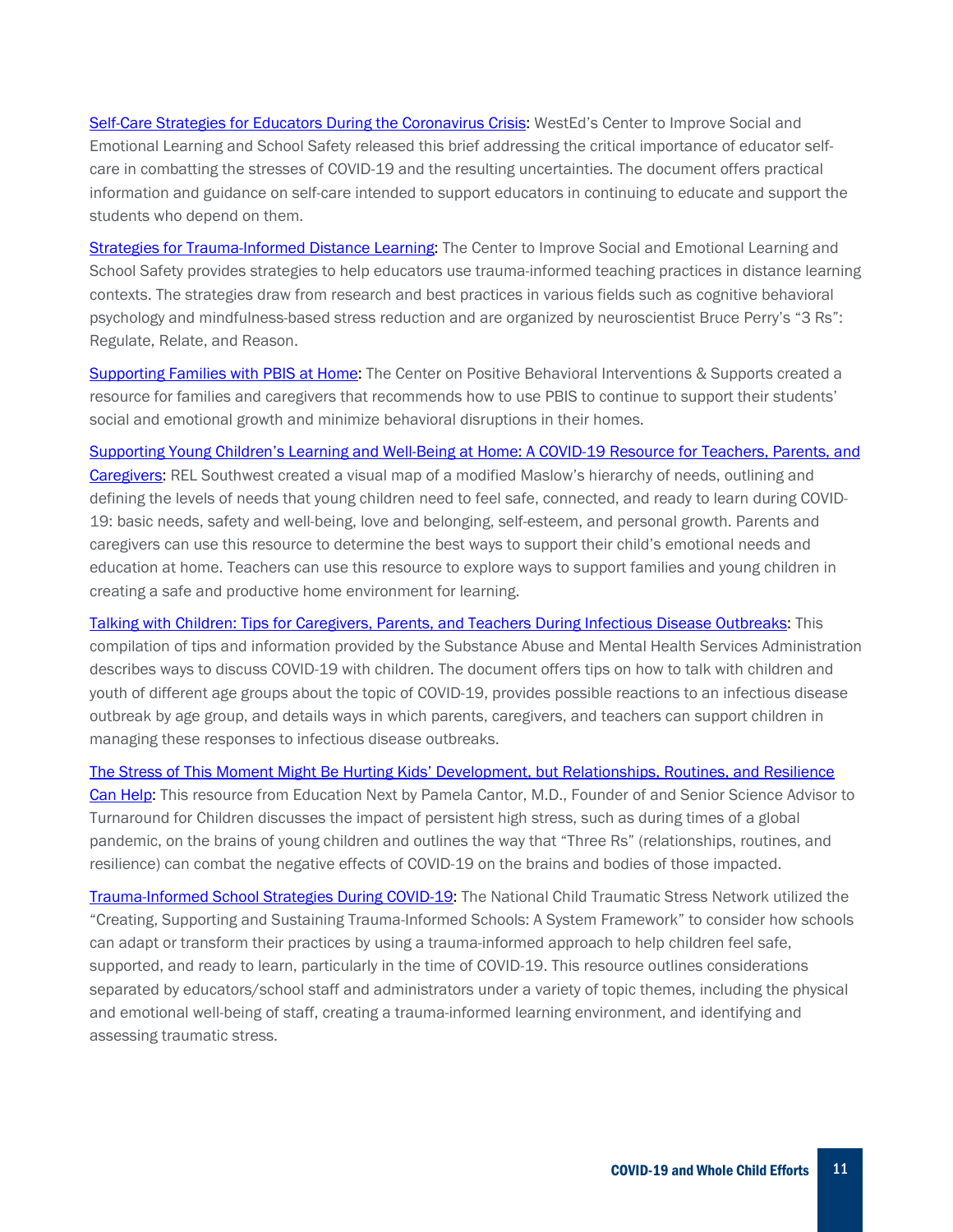[Trauma-Informed Strategies to Support Students' Transition Back to School in the COVID Era:](https://ies.ed.gov/ncee/edlabs/regions/midatlantic/app/Blog/Post/1037) This blog and fact sheet from REL Mid-Atlantic describes steps for helping educators use trauma-informed strategies to address the impact of COVID-19 on school communities, distilled from guidance from federal agencies, national professional associations, and federally funded research collaboratives and technical assistance centers.

[Ways to Promote Children's Resilience to the COVID-19 Pandemic:](https://nam01.safelinks.protection.outlook.com/?url=https%3A%2F%2Fwww.childtrends.org%2Fwp-content%2Fuploads%2F2020%2F04%2FCOVIDProtectiveFactors_ChildTrends_April2020.pdf&data=02%7C01%7Csquinn%40air.org%7C1f7de3ea310a4fc678ab08d83986e57e%7C9ea45dbc7b724abfa77cc770a0a8b962%7C0%7C0%7C637322598823686325&sdata=EShbc1Vdx90qJAwjVu36%2BDKFIsjpEJEfpJdHWUY6X8g%3D&reserved=0) Child Trends released a guidance document outlining five protective factors for children that can buffer against the detrimental effects of the adversities introduced by COVID-19. Under each protective factor, specific considerations are listed for both parents and other caregivers as well as for communities, states, tribes, and territories to promote these protective factors among young children.

#### School Climate and Conditions for Learning

[Community-Care Strategies for Schools During the Coronavirus Crisis:](https://selcenter.wested.org/wp-content/uploads/sites/3/2020/05/Brief_Community_Care_Strategies.pdf) This brief from the Center to Improve Social and Emotional Learning and School Safety offers practical guidance for educators and other school staff, and for administrators and other leaders, to help ensure that school communities are effective, cohesive, collaborative, healthy, and sustainable while coping with the stresses of social isolation, school closures, and changes to how services are provided.

[Fostering Healthy School Climates for Pandemic Recovery:](https://www.nasbe.org/event/fostering-healthy-school-climates-for-pandemic-recovery/) The National Association of State Boards of Education sponsored this webinar regarding school climate in the context of coronavirus recovery. The presenters explored how policy leaders can help address academic, social, emotional, and mental health impacts of lengthy school closures; use climate surveys to inform ongoing planning and ensure learning environments are safe and supportive for students and teachers; and help school communities weave equity into their efforts to improve climate and promote resiliency in times of crisis.

[How Schools Ensure Social Connections During](https://www.wested.org/resources/social-connections-during-physical-isolation/) Physical Isolation: The Aspen Institute sponsored this webinar exploring the practical realities and research foundations of how distance learning offers both opportunities and imperatives to reestablish relationships during school closure and discussing how some students, parents, and educators are connecting innovatively to advance the work of schools.

#### Cross-Cutting Resources

[Education Leadership in the Time of COVID:](https://5bde8401-9b54-4c2c-8a0c-569fc1789664.filesusr.com/ugd/eb0b6a_c9fa9ba4fdc544eaae3c3fef2d0cd569.pdf) The Science of Learning & Development Alliance released this short document outlining six priority actions to meet the COVID moment and build back. The guidance suggests that education and youth-serving leaders should consider these priorities when making decisions to ensure systems serve all young people equitably.

[Restart & Recovery: Considerations for Teaching and Learning: Wellbeing and Connection:](https://nam01.safelinks.protection.outlook.com/?url=https%3A%2F%2Fdocs.google.com%2Fdocument%2Fd%2F163ZNDs7sZ0FWOT7-1JFxQ9Lbo6zbQNJhaHSs0LbljCE%2Fedit&data=02%7C01%7Csquinn%40air.org%7C1f7de3ea310a4fc678ab08d83986e57e%7C9ea45dbc7b724abfa77cc770a0a8b962%7C0%7C0%7C637322598823696288&sdata=ZRX5R6ZPRc5oBYq%2FTDQtQCkBgKfwQibVyuYRdoorSP8%3D&reserved=0) In a customizable and easily downloadable Google document format, the Council of Chief State School Officers created a guidance document with several resources to support school systems as they thoughtfully plan for the new school year and to help states jump-start the process of providing teacher and learning guidance in their school systems. The document is organized by three components of well-being: staff well-being and connection, student wellbeing, and tailored student supports.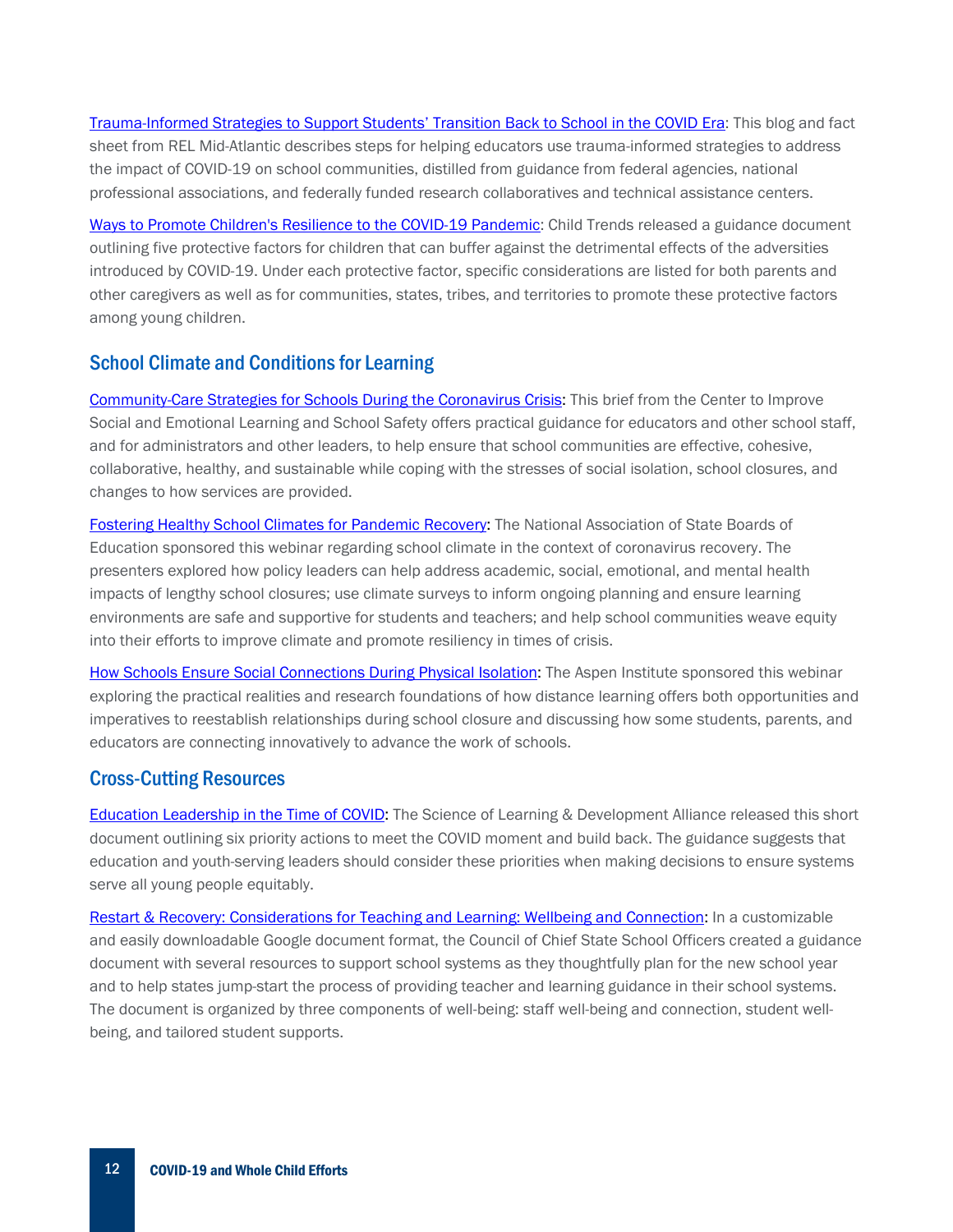### References

- <span id="page-12-0"></span><sup>1</sup> Science of Learning and Development Alliance. (2019). *How the science of learning and development can transform education: Initial findings*. Retrieved from [https://5bde8401-9b54-4c2c-8a0c-](https://5bde8401-9b54-4c2c-8a0c-569fc1789664.filesusr.com/ugd/eb0b6a_57d3dc6d458b466e8962c2cc09f756bf.pdf)[569fc1789664.filesusr.com/ugd/eb0b6a\\_57d3dc6d458b466e8962c2cc09f756bf.pdf](https://5bde8401-9b54-4c2c-8a0c-569fc1789664.filesusr.com/ugd/eb0b6a_57d3dc6d458b466e8962c2cc09f756bf.pdf)
- <span id="page-12-1"></span><sup>2</sup> Osher, D., Pittman, K., Young, J., Smith, H., Moroney, D., & Irby, M. (2020). Thriving, robust equity, and transformative learning & development: A more powerful conceptualization of the contributors to youth success. Washington, DC: American Institutes for Research and Forum for Youth Investment. Retrieved from [https://forumfyi.org/wp](https://forumfyi.org/wp-content/uploads/2020/07/Thriving.Equity.Learning.Report.pdf)[content/uploads/2020/07/Thriving.Equity.Learning.Report.pdf](https://forumfyi.org/wp-content/uploads/2020/07/Thriving.Equity.Learning.Report.pdf)
- <span id="page-12-2"></span><sup>3</sup> Osher, D., & Young, J. (2020, May 4). Bread and roses too. *Equity Alliance Blog* [Blog post]. Retrieved from <https://equityallianceblog.org/content/bread-and-roses-too>
- <span id="page-12-3"></span><sup>4</sup> Aspen Institute National Commission on Social, Emotional & Academic Development. (2018). *From a nation at risk to a nation at*  hope. Washington, DC: Author. Retrieved from [http://nationathope.org/wp-content/uploads/2018\\_aspen\\_final](http://nationathope.org/wp-content/uploads/2018_aspen_final-report_full_webversion.pdf)[report\\_full\\_webversion.pdf](http://nationathope.org/wp-content/uploads/2018_aspen_final-report_full_webversion.pdf)
- <span id="page-12-4"></span><sup>5</sup> Science of Learning and Development Alliance. (2020). *How the science of learning and development can transform education: Initial findings.* Retrieved from [https://5bde8401-9b54-4c2c-8a0c-](https://5bde8401-9b54-4c2c-8a0c-569fc1789664.filesusr.com/ugd/eb0b6a_24f761d8a4ec4d7db13084eb2290c588.pdf)[569fc1789664.filesusr.com/ugd/eb0b6a\\_24f761d8a4ec4d7db13084eb2290c588.pdf](https://5bde8401-9b54-4c2c-8a0c-569fc1789664.filesusr.com/ugd/eb0b6a_24f761d8a4ec4d7db13084eb2290c588.pdf)
- <span id="page-12-5"></span><sup>6</sup> Osher, D., Pittman, K., Young, J., Smith, H., Moroney, D., & Irby, M. (2020). Thriving, robust equity, and transformative learning & development: A more powerful conceptualization of the contributors to youth success. Washington, DC: American Institutes for Research and Forum for Youth Investment. Retrieved from [https://forumfyi.org/wp](https://forumfyi.org/wp-content/uploads/2020/07/Thriving.Equity.Learning.Report.pdf)[content/uploads/2020/07/Thriving.Equity.Learning.Report.pdf](https://forumfyi.org/wp-content/uploads/2020/07/Thriving.Equity.Learning.Report.pdf)
- <span id="page-12-6"></span><sup>7</sup> Frances, K., and Osher, D. (2018). The centrality of cultural competence and responsiveness. In D. Osher, D. Moroney, and S. Williamson (Eds.), *Creating safe, equitable, engaging schools: A comprehensive, evidence-based approach to supporting students* (pp. 81-82). Cambridge, MA: Harvard University Press.
- <span id="page-12-7"></span><sup>8</sup> National Center on School Mental Health. (2020). *School mental health quality guide: Mental health promotion services and supports (Tier 1)*. Baltimore, MD: NCSMH, University of Maryland School of Medicine. Retrieved from [http://www.schoolmentalhealth.org/media/SOM/Microsites/NCSMH/Documents/Quality-Guides/Tier-1-Quality-Guide-](http://www.schoolmentalhealth.org/media/SOM/Microsites/NCSMH/Documents/Quality-Guides/Tier-1-Quality-Guide-1.29.20.pdf)[1.29.20.pdf](http://www.schoolmentalhealth.org/media/SOM/Microsites/NCSMH/Documents/Quality-Guides/Tier-1-Quality-Guide-1.29.20.pdf)
- <span id="page-12-8"></span><sup>9</sup> National Center on School Mental Health. (2020). *School mental health quality guide: Early Intervention and Treatment Services & Supports (Tiers 2 & 3)*. Baltimore, MD: NCSMH, University of Maryland School of Medicine. Retrieved from [http://www.schoolmentalhealth.org/media/SOM/Microsites/NCSMH/Documents/Quality-Guides/Early-Intervention-and-](http://www.schoolmentalhealth.org/media/SOM/Microsites/NCSMH/Documents/Quality-Guides/Early-Intervention-and-Treatment-Services-Guide-(Tiers-2-and-3)-2.18.pdf)[Treatment-Services-Guide-\(Tiers-2-and-3\)-2.18.pdf](http://www.schoolmentalhealth.org/media/SOM/Microsites/NCSMH/Documents/Quality-Guides/Early-Intervention-and-Treatment-Services-Guide-(Tiers-2-and-3)-2.18.pdf)
- <span id="page-12-9"></span><sup>10</sup> National Center on School Mental Health. (2020). *School mental health quality guide: Early intervention and treatment services & supports (Tiers 2 & 3)*. NCSMH, University of Maryland School of Medicine. Retrieved from [http://www.schoolmentalhealth.org/media/SOM/Microsites/NCSMH/Documents/Quality-Guides/Early-Intervention-and-](http://www.schoolmentalhealth.org/media/SOM/Microsites/NCSMH/Documents/Quality-Guides/Early-Intervention-and-Treatment-Services-Guide-(Tiers-2-and-3)-2.18.pdf)[Treatment-Services-Guide-\(Tiers-2-and-3\)-2.18.pdf](http://www.schoolmentalhealth.org/media/SOM/Microsites/NCSMH/Documents/Quality-Guides/Early-Intervention-and-Treatment-Services-Guide-(Tiers-2-and-3)-2.18.pdf)
- <span id="page-12-10"></span><sup>11</sup> National Center on Safe Supportive Learning Environments. (2016). *Quick guide on making school climate improvements.*  Washington, DC: Author. Retrieved from [https://safesupportivelearning.ed.gov/sites/default/files/NCSSLE\\_SCIRP\\_QuickGuide508\\_0.pdf](https://safesupportivelearning.ed.gov/sites/default/files/NCSSLE_SCIRP_QuickGuide508_0.pdf)
- <span id="page-12-11"></span><sup>12</sup> American Institutes for Research. (2013). *Conditions for learning: Creating the environments for learning inside and outside of the classroom.* Washington, DC: Author. Retrieved fro[m https://www.air.org/resource/conditions-learning-creating](https://www.air.org/resource/conditions-learning-creating-environments-learning-inside-and-outside-classroom)[environments-learning-inside-and-outside-classroom](https://www.air.org/resource/conditions-learning-creating-environments-learning-inside-and-outside-classroom)
- <span id="page-12-12"></span><sup>13</sup> Collaborative for Academic, Social, and Emotional Learning. (2020). *What is SEL?* Chicago, IL: Author. Retrieved from <https://casel.org/what-is-sel/>
- <span id="page-12-13"></span><sup>14</sup> Collaborative for Academic, Social, and Emotional Learning. (2020). *What is SEL?* Chicago, IL: Author. Retrieved from <https://casel.org/what-is-sel/>
- <span id="page-12-14"></span><sup>15</sup> Berg, J., Osher, D., Same, M. R., Nolan, E., Benson, D., & Jacobs, N. (2017). *Identifying, defining, and measuring social and emotional competencies: Final report.* Washington, DC: American Institutes for Research. Retrieved from [https://www.air.org/sites/default/files/downloads/report/Identifying-Defining-and-Measuring-Social-and-Emotional-](https://www.air.org/sites/default/files/downloads/report/Identifying-Defining-and-Measuring-Social-and-Emotional-Competencies-December-2017-rev.pdf)[Competencies-December-2017-rev.pdf](https://www.air.org/sites/default/files/downloads/report/Identifying-Defining-and-Measuring-Social-and-Emotional-Competencies-December-2017-rev.pdf)
- <span id="page-12-15"></span><sup>16</sup> Substance Abuse and Mental Health Services Administration (SAMHSA). (2014). *Trauma-informed care in behavioral health services* (Treatment Improvement Protocol [TIP] Series 57, HHS Publication No. [SMA] 14-4816). Rockville, MD: Author.
- <span id="page-12-16"></span><sup>17</sup> Substance Abuse and Mental Health Services Administration (SAMHSA). (2014). *Trauma-informed care in behavioral health services* (Treatment Improvement Protocol [TIP] Series 57, HHS Publication No. [SMA] 14-4816). Rockville, MD: Author.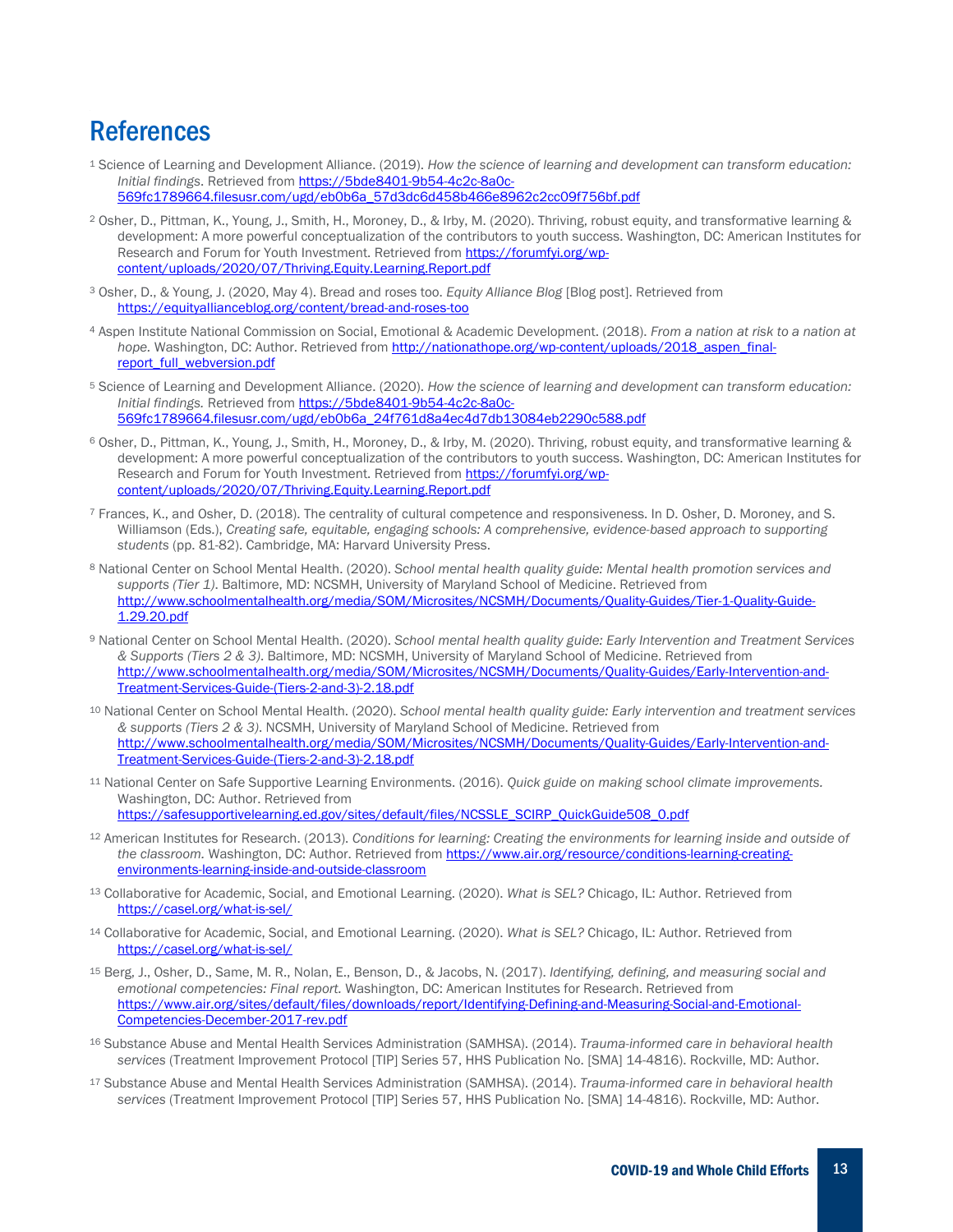- <span id="page-13-0"></span><sup>18</sup> Guarino, K., & Chagnon, E. (2018). *Trauma-sensitive schools training package.* Washington, DC: National Center on Safe Supportive Learning Environments. Retrieved from [https://safesupportivelearning.ed.gov/trauma-sensitive-schools-training](https://safesupportivelearning.ed.gov/trauma-sensitive-schools-training-package)[package](https://safesupportivelearning.ed.gov/trauma-sensitive-schools-training-package)
- <span id="page-13-1"></span><sup>19</sup> American Institutes for Research. (2020). *Recognizing the role of afterschool and summer programs and systems in reopening and rebuilding*. Washington, DC: Author. Retrieved from [https://www.air.org/sites/default/files/downloads/report/Recognizing-the-Role-of-Afterschool-Summer-Programs-Reopening-](https://www.air.org/sites/default/files/downloads/report/Recognizing-the-Role-of-Afterschool-Summer-Programs-Reopening-COVID-May-2020rev2.pdf)[COVID-May-2020rev2.pdf](https://www.air.org/sites/default/files/downloads/report/Recognizing-the-Role-of-Afterschool-Summer-Programs-Reopening-COVID-May-2020rev2.pdf)
- <span id="page-13-2"></span><sup>20</sup> Minnesota Department of Education. (2020). Guidance for Minnesota public schools: 2020-21 school year planning. Roseville, MN: Author. Retrieved from [https://education.mn.gov/mdeprod/idcplg?IdcService=GET\\_FILE&dDocName=MDE032934&RevisionSelectionMethod=lates](https://education.mn.gov/mdeprod/idcplg?IdcService=GET_FILE&dDocName=MDE032934&RevisionSelectionMethod=latestReleased&Rendition=primary) [tReleased&Rendition=primary](https://education.mn.gov/mdeprod/idcplg?IdcService=GET_FILE&dDocName=MDE032934&RevisionSelectionMethod=latestReleased&Rendition=primary)
- <span id="page-13-3"></span><sup>21</sup> New Jersey Department of Education. (2020). *The road back: Restart and recovery plan for education.* Trenton, NJ: Author. Retrieved from<https://www.nj.gov/education/reopening/NJDOETheRoadBack.pdf>
- <span id="page-13-4"></span><sup>22</sup> Oregon Department of Education and Oregon Health Authority. (2020). *Ready schools and safe learners: Guidance for school year 2020-21 (Version 3.0.1)*. Retrieved fro[m https://www.oregon.gov/ode/students-and](https://www.oregon.gov/ode/students-and-family/healthsafety/Documents/Ready%20Schools%20Safe%20Learners%202020-21%20Guidance.pdf)[family/healthsafety/Documents/Ready%20Schools%20Safe%20Learners%202020-21%20Guidance.pdf](https://www.oregon.gov/ode/students-and-family/healthsafety/Documents/Ready%20Schools%20Safe%20Learners%202020-21%20Guidance.pdf)
- <span id="page-13-5"></span><sup>23</sup> Georgia Department of Education & Georgia Department of Public Health. (2020*). Georgia's path to recovery for K-12 schools.* Atlanta, GA: Author. Retrieved from

https://www.georgiainsights.com/uploads/1/2/2/2/122221993/georgias\_path\_to\_recovery\_for\_k-12\_schools\_-\_v7-13-[2020.pdf](https://www.georgiainsights.com/uploads/1/2/2/2/122221993/georgias_path_to_recovery_for_k-12_schools_--_v7-13-2020.pdf)

- <span id="page-13-6"></span><sup>24</sup> Maryland State Department of Education. (2020). *Maryland together: Maryland's recovery plan for education: COVID-19 response and the path forward.* Baltimore, MD: Author. Retrieved from <http://marylandpublicschools.org/newsroom/Documents/MSDERecoveryPlan.pdf>
- <span id="page-13-7"></span><sup>25</sup> Governor Gretchen Whitmer COVID-19 Task Force on Education Return to School Advisory Council. (2020). *MI safe schools: Michigan's 2020-21 return to school roadmap.* Lansing, MI: Author. Retrieved from [https://www.michigan.gov/documents/whitmer/MI\\_Safe\\_Schools\\_Roadmap\\_FINAL\\_695392\\_7.pdf](https://www.michigan.gov/documents/whitmer/MI_Safe_Schools_Roadmap_FINAL_695392_7.pdf)
- <span id="page-13-8"></span><sup>26</sup> Tennessee Department of Education. (2020). *Reopening schools: Overview guide for LEAs*. Nashville, TN: Retrieved from [https://www.tn.gov/content/dam/tn/education/health-&-safety/Reopening%20Schools%20-](https://www.tn.gov/content/dam/tn/education/health-&-safety/Reopening%20Schools%20-%20Overview%20Guide%20for%20LEAs.pdf) [%20Overview%20Guide%20for%20LEAs.pdf](https://www.tn.gov/content/dam/tn/education/health-&-safety/Reopening%20Schools%20-%20Overview%20Guide%20for%20LEAs.pdf)
- <span id="page-13-9"></span><sup>27</sup> Kansas State Department of Education. (2020). *Navigating change: Kansas' guide to learning and school safety operations.* Topeka, KS: Author. Retrieved from [https://www.ksde.org/Portals/0/Communications/Navigating%20Change/Navigating\\_Change.pdf?ver=2020-07-15-183032-667](https://www.ksde.org/Portals/0/Communications/Navigating%20Change/Navigating_Change.pdf?ver=2020-07-15-183032-667)
- <span id="page-13-10"></span><sup>28</sup> Virginia Department of Education. (2020). *Recover. Redesign. Restart. A comprehensive plan that moves Virginia leaders and*  educators forward. Richmond, VA: Author. Retrieved fro[m http://www.doe.virginia.gov/support/health\\_medical/covid-](http://www.doe.virginia.gov/support/health_medical/covid-19/recover-redesign-restart-2020.pdf)[19/recover-redesign-restart-2020.pdf](http://www.doe.virginia.gov/support/health_medical/covid-19/recover-redesign-restart-2020.pdf)
- <span id="page-13-11"></span><sup>29</sup> California Department of Education. (2020). *Stronger together: A guidebook for the safe reopening of California's public schools.*  Sacramento, CA: Author. Retrieved fro[m https://www.cde.ca.gov/ls/he/hn/documents/strongertogether.pdf](https://www.cde.ca.gov/ls/he/hn/documents/strongertogether.pdf)
- <span id="page-13-12"></span><sup>30</sup> Illinois State Board of Education & Illinois Department of Public Health. (2020). *Starting the 2020-21 school year.* Springfield, IL: Author. Retrieved fro[m https://www.isbe.net/Documents/Part-3-Transition-Planning-Phase-4.pdf](https://www.isbe.net/Documents/Part-3-Transition-Planning-Phase-4.pdf)
- <span id="page-13-13"></span><sup>31</sup> Nebraska Department of Education. (2020). *Launch Nebraska. Teaching and learning in the 2020-21 school year: An*  introduction. Lincoln, NE: Author. Retrieved from [https://www.launchne.com/wp](https://www.launchne.com/wp-content/uploads/2020/07/TeachingandLearningIntroFall2020.pdf)[content/uploads/2020/07/TeachingandLearningIntroFall2020.pdf](https://www.launchne.com/wp-content/uploads/2020/07/TeachingandLearningIntroFall2020.pdf)
- <span id="page-13-14"></span><sup>32</sup> Nevada Department of Education. (2020). *Nevada's path forward: A framework for a safe, efficient, and equitable return to school buildings.* Carson City, NE: Author. Retrieved from [https://www.washoeschools.net/site/handlers/filedownload.ashx?moduleinstanceid=34510&dataid=43309&FileName=Nev](https://www.washoeschools.net/site/handlers/filedownload.ashx?moduleinstanceid=34510&dataid=43309&FileName=NevadaPathForwardFramework.pdf) [adaPathForwardFramework.pdf](https://www.washoeschools.net/site/handlers/filedownload.ashx?moduleinstanceid=34510&dataid=43309&FileName=NevadaPathForwardFramework.pdf)
- <span id="page-13-15"></span><sup>33</sup> Vermont Agency of Education & Vermont Department of Health. (2020). *A strong and healthy start: Safety and health guidance for reopening schools, fall 2020.* Montpelier, VT: Author. Retrieved from [https://education.vermont.gov/sites/aoe/files/documents/edu-vdh-guidance-strong-healthy-start-school-health-updated-8-](https://education.vermont.gov/sites/aoe/files/documents/edu-vdh-guidance-strong-healthy-start-school-health-updated-8-11.pdf) [11.pdf](https://education.vermont.gov/sites/aoe/files/documents/edu-vdh-guidance-strong-healthy-start-school-health-updated-8-11.pdf)
- <span id="page-13-16"></span><sup>34</sup> Wisconsin Department of Public Instruction. (2020). *Education forward: Safely and successfully reopening Wisconsin schools*. Madison, WI: Author. Retrieved from https://localtywiti.files.wordpress.com/2020/06/education\_forward\_web.pdf